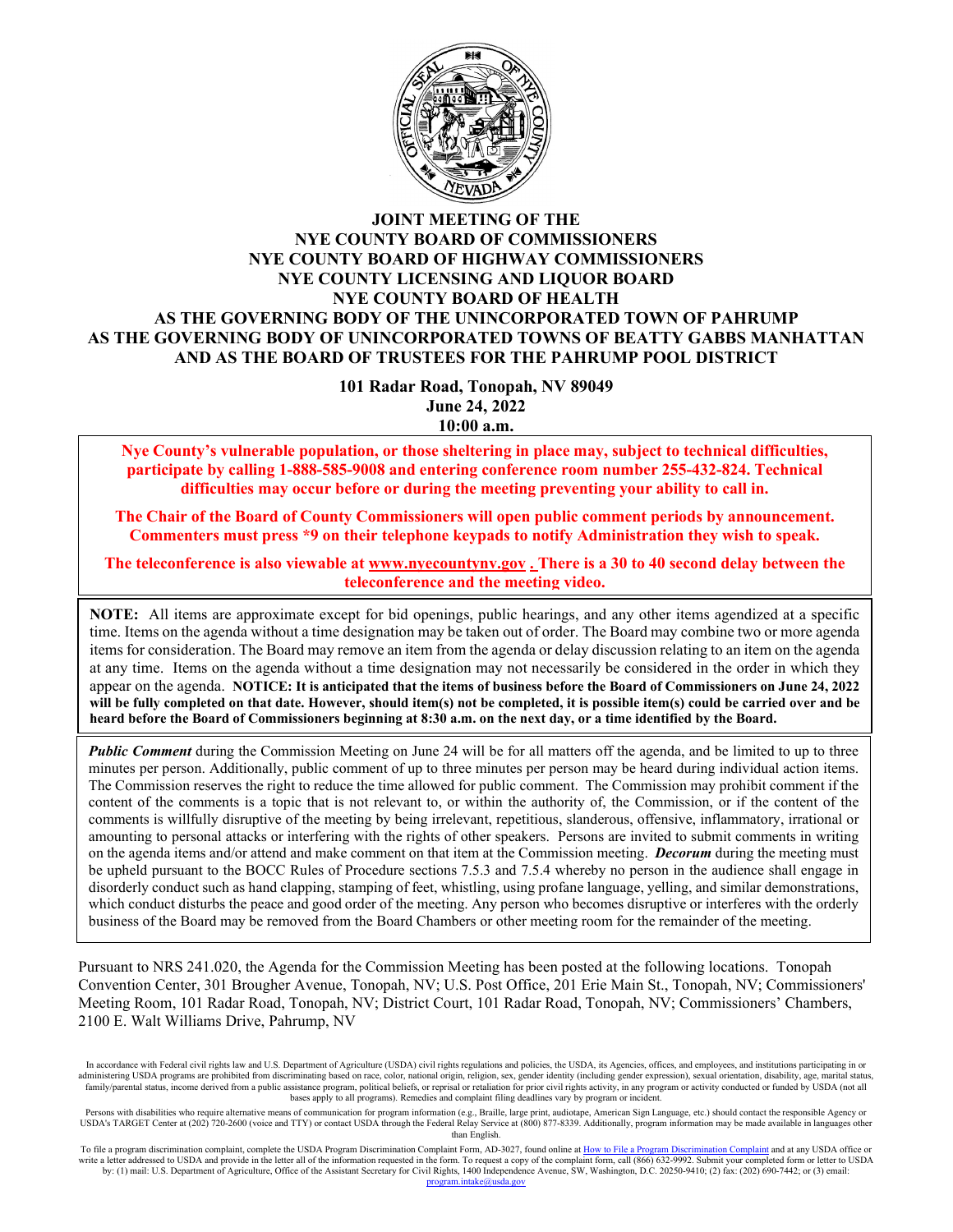# **ITEM # SUBJECT June 24, 2022**

Additional Posting Locations: Amargosa Valley Community Center, 821 E. Amargosa Farm Rd., Amargosa Valley, NV; Beatty Community Center, 100 South A Ave., Beatty, NV; Gabbs Town Hall, 503 Brucite St., Gabbs, NV; Round Mountain Community Center, 650 Civic Dr., Round Mountain, NV

Support documentation for the items on the agenda, provided to the Nye County Board of Commissioners is available to members of the public at the County Manager's Office (101 Radar Road, Tonopah, Nevada & 2100 E. Walt Williams Drive, Pahrump, Nevada) and on the County's website, or by calling Melissa Godfrey at (775) 482-8192

### **WEBSITE: [www.nyecountyn](http://www.nyecounty.net/)v.gov**

#### The Nye County Board of Commissioners may take a short break every 1 ½ hours.

Special Note: Any member of the public who is disabled and requires accommodation or assistance at this meeting is requested to notify the Nye County Manager's Office in writing or call 775-482-8191 prior to the meeting.

- **1. Pledge of Allegiance**
- **2. GENERAL PUBLIC COMMENT (up to three-minute time limit per person.) Action will not be taken on the matters considered during this period until specifically included on an agenda as an action item.**
- **3. Commissioners'/Manager's Comments (This item limited to announcements or topic/issues proposed for future workshops/agendas)**
- **4. Approval of the Agenda for June 24, 2022 (Non-action item)**
- **5. For Possible Action – Emergency Items**

# **SITTING AS THE BOARD OF COUNTY COMMISSIONERS**

# **TIMED ITEMS**

**6.** 10:00 a.m. – [For Possible Action](https://www.nyecountynv.gov/DocumentCenter/View/41468/Item6) – Public Hearing, discussion and deliberation to adopt, amend and adopt, or reject Nye County Resolution No. 2022-28: A Resolution to Augment and Amend the 2021- 2022 Budget of Nye County, State of Nevada.

10220 Room Tax \$65,000.00

10254 Building Fund \$520,000.00

**7.** 10:00 a.m. – [For Possible Action](https://www.nyecountynv.gov/DocumentCenter/View/41469/Item7) – Presentation, discussion and deliberation regarding the renewal proposal for Nye County from the Nevada Public Agency Insurance Pool (POOL) for Fiscal Year 2022-2023 with a maintenance deductible in the amount of \$50,000.00 and a premium in the amount of \$2,041,171.62.

#### **SITTING AS THE GOVERNING BODY OF UNINCORPORATED TOWN OF PAHRUMP**

- **8.** 10:00 a.m. [For Possible Action](https://www.nyecountynv.gov/DocumentCenter/View/41470/Item8) Presentation, discussion deliberation regarding the renewal proposal for the Town of Pahrump from the Nevada Public Agency Insurance Pool (POOL) for Fiscal Year 2022-2023 with a maintenance deductible in the amount of \$2,000.00 and a premium in the amount of \$152,874.18.
- **9.** [For Possible Action](https://www.nyecountynv.gov/DocumentCenter/View/41471/Item9) Discussion and deliberation to adopt, amend and adopt, or reject the Town of Pahrump Resolution No. 2022-02: A Resolution to Augment and Amend the 2021-2022 Budget of the Town of Pahrump, State of Nevada.

25251 Fire Impact Fee \$294,130.00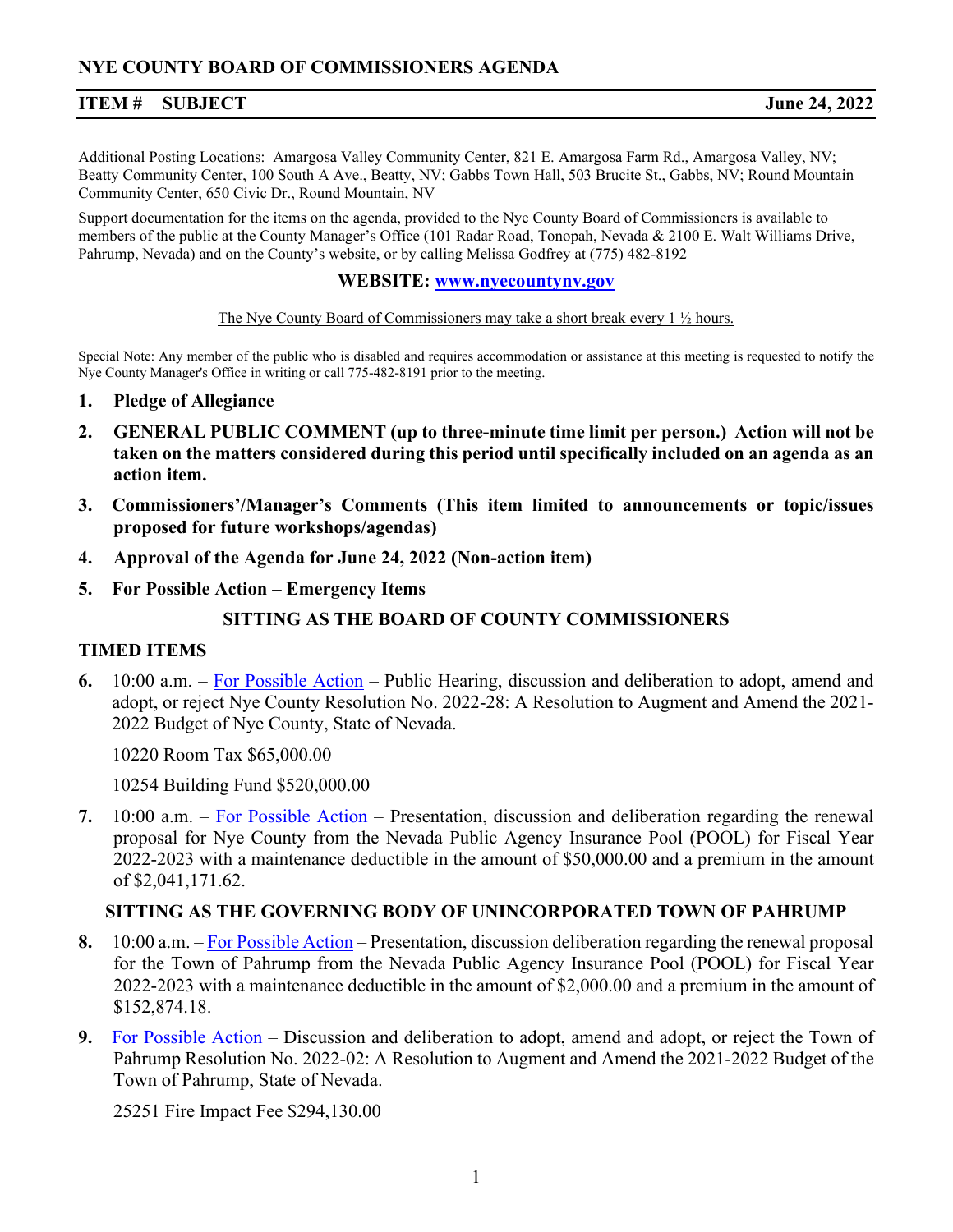### **ITEM # SUBJECT June 24, 2022**

### **BOARD OF COMMISSIONERS**

- **10.** For Possible Action Closure of meeting, pursuant to NRS 241.015(3)(b)(2) for purposes of conferring with legal counsel regarding potential or current litigation.
- **11.** Closed meeting, pursuant to NRS 241.015(3)(b)(2) for purposes of conferring with legal counsel regarding potential or current litigation.
- **12.** For Possible Action Discussion and deliberation on conference with legal counsel regarding potential or current litigation presented in closed meeting.
- **13.** For Possible Action Closure of meeting, pursuant to NRS 288.220 for purposes of conferring with the County's management representatives regarding labor negotiations, issues and other personnel matters.
- **14.** Closed meeting, pursuant to NRS 288.220 for purposes of conferring with the County's management representatives regarding labor negotiations, issues and other personnel matters.
- **15.** For Possible Action Discussion and deliberation on labor negotiations, issues and other personnel matters presented in closed meeting.
- **16.** [For Possible Action](https://www.nyecountynv.gov/DocumentCenter/View/41472/Item16) Discussion and deliberation for the Board of County Commissioners to extend the temporary appointment of Mark Kampf to continue filling the vacancy of the Nye County Treasurer pursuant to NRS 245.180 to expire July 31, 2022.
- **17.** [For Possible Action](https://www.nyecountynv.gov/DocumentCenter/View/41473/Item17) Discussion and deliberation to approve, amend and approve or reject two (2) contracts for Public Defender Services from the following list of applicants: None received.

# **CLERK**

**18.** [For Possible Action](https://www.nyecountynv.gov/DocumentCenter/View/41474/Item18) – Pursuant to NRS 293.387 (1), Canvass of the returns of the Primary Election held on June 14, 2022.

# **SHERIFF**

**19.** [For Possible Action](https://www.nyecountynv.gov/DocumentCenter/View/41475/Item19) – Discussion and deliberation to issue a Fireworks Display Event Permit to the Town of Amargosa to do an Aerial Display for their annual Fourth of July Event being held on Sunday, July 3, 2022. This event is being held at Amargosa Community Park, Amargosa Valley, NV. Applicant-Mr. Scott Harris.

# **FINANCE**

- **20.** [For Possible Action](https://www.nyecountynv.gov/DocumentCenter/View/41476/Item20) Discussion and deliberation to adopt, amend and adopt, or reject a budget transfer of appropriations between functions within the Nye County General Fund 10101.
- **21.** [For Possible Action](https://www.nyecountynv.gov/DocumentCenter/View/41477/Item21) Discussion and deliberation to: 1) Approve the FY 23 funding structure split for the planning department to support an unbudgeted Senior Code Compliance Officer position resulting in no budget impact to General Fund 10101; and 2) Approve an unbudgeted Senior Code compliance Officer position within the Planning Department to be funded partially from Nye County General Fund 10101 and Building Fund 10254.
- **22. GENERAL PUBLIC COMMENT (up to three-minute time limit per person.) Action will not be taken on the matters considered during this period until specifically included on an agenda as an action item.**